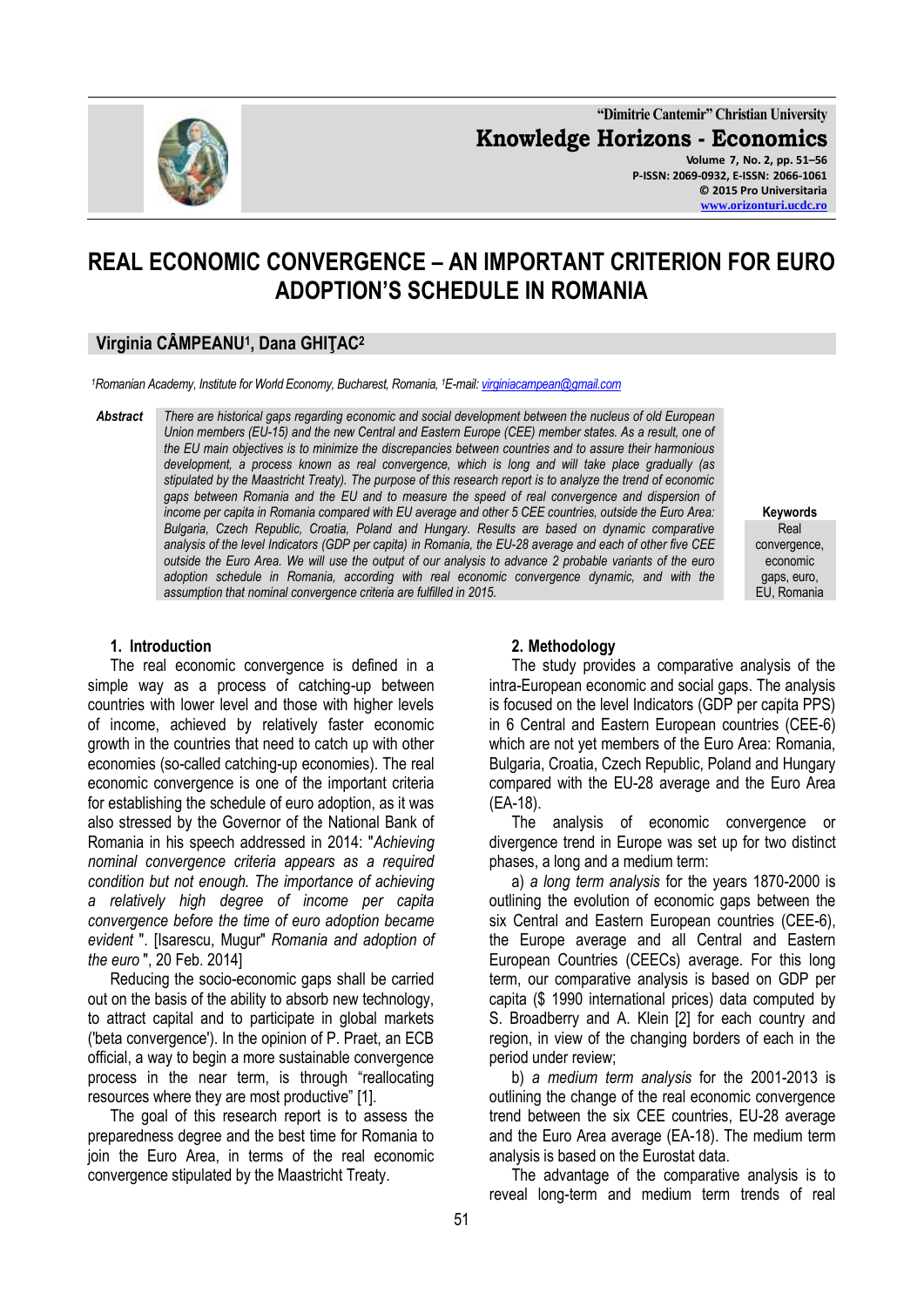economic convergence/ divergence, which can ensure the sustainability of economic and monetary integration of the six Central and Eastern European countries (CEE), including Romania.

# **3. Research results**

### *3.1. Socio-economic profile of Romania*

Romania became a Member State of the European Union in 2007. With a population of about 21 million in 2013, Romania is the seventh largest country of the EU-28, or the second, after Poland, between Central and East European members of the EU (CEECs-11). In terms of economic development, Romania is considered an emerging economy, a country with upper middle income. In 2013 Romania recorded one of the highest growth rates in the EU-28 (3.5%, being the second after Latvia), so the real GDP reached a record level of 142 billion euros (current prices), or 1% of real GDP of the EU-28 (0.5% in 2002). In the meantime, considering the level of GDP at purchasing power parity (285 billion dollars PPS), Romania is the 10th economy in the EU-28 or the third economy in the CEECs-11. The standard of living in Romania, measured by GDP per capita ((\$ 14 400 PPS in 2013)[3] recorded one of the biggest change to the EU- 28 average, reaching 54% of it compared to 35% in 2004.

Romania is not part of the Euro Area, and neither are the other 5 countries of Central and Eastern Europe (CEE-6): Bulgaria, Czech Republic, Croatia, Hungary and Poland. Each of these countries is rapidly approaching with fast steps in fulfilling the Maastricht criteria on nominal convergence (in 2014-15 for Romania, according to the official estimates), but there are still significant gaps relating to real convergence, which makes entry into the Euro Area to be risky for any of these national economies.

# *3.2. Reducing economic gaps or the long way of real economic convergence to the European Union*

The real economic convergence within the EU-28 involves a faster pace of economic growth in Member States with a lower level of development than in those with higher level of development. Real convergence is usually measured by GDP per capita at purchasing power parity standard (PPS). Empirical researches carried out on the model of real convergence in Europe have taken into account only changes of GDP per capita (PPS) in the medium term. In this way only trends of economic convergence have been captured, with various speeds and amplitudes, resulting in models of convergent growth. But theoretical contributions brought by Myrdal, Prebisch, Iancu *et al*. changed vision of explaining real convergence processes. A new and influential School of thought focused on the concept of divergence, has shown the process of

polarization and divergent relations between Centre and periphery. "*This new current of thought has influenced European construction projects later through the adoption of European economic policy instruments" [4].*

This new paradigm was taken into account by our analysis which we made on the long term (1870-2000) and on the medium term (the years 2000), with different results regarding the real convergence or divergence of the European economies.

# *3.2.1 Historical perspective shows a real economic divergence in Europe for 100 years*

From the end of 19th century to the First World War a real economic convergence between the six countries of Central and Eastern Europe (CEE-6) was registered. From 1870 to 1913 there were relatively small gaps in economic development between the countries of CEE-6, measured by GDP per capita (\$ international prices 1990), and their level was slightly below the average of CEECs group. GDP per capita in Romania, for example, in the period 1870-1913 recorded 80-90% of the CEECs average, with a maximum of 90% in 1890.

### *Figure 1.* GDP per capita gaps in Europe, 1870-2000 \$ international prices 1990)





Economic development disparities have been relatively small, given slow penetration of Industrial revolution in Central and Eastern Europe up to the World War I, with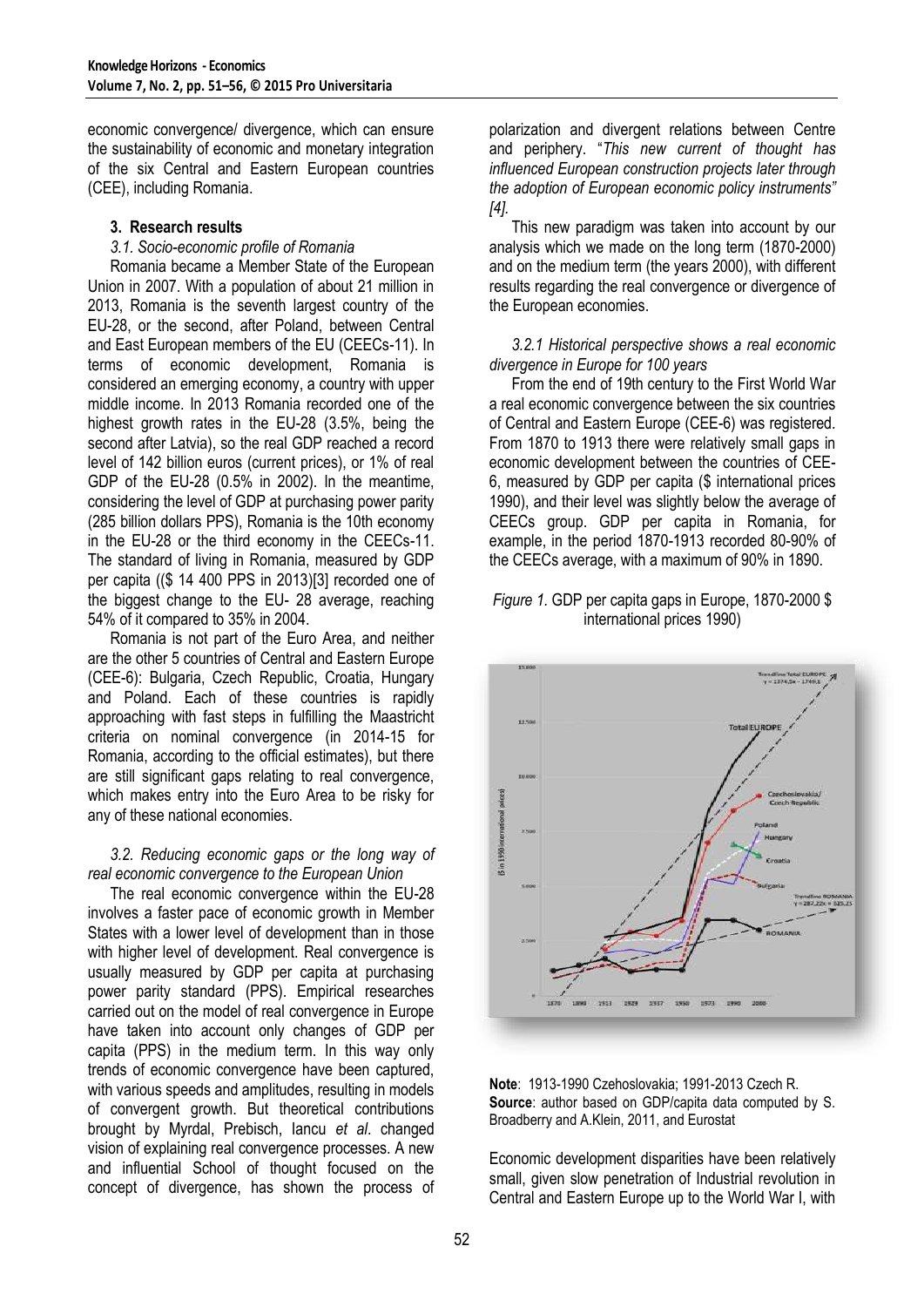slightly effects on labor productivity. The comparative analysis shows a *club convergence* of CEE-6 countries, except Czechoslovakia, more vigorously involved in the process of industrialization. This process would make the difference between CEECs very soon after WWI.

After the First World War and especially after the Great Depression (1929-1933), differences in development in Europe began to increase slightly until the late 1950s when the European Economic Community was established. Economic disparities between CEECs and Europe then increased, reaching a maximum gap of GDP per capita (PPS) in 2000, with a real economic divergence trend (see Figure 1).

For 130 years, Czechoslovakia (i.e. the Czech Republic after 1990) recorded the highest levels of GDP per capita (PPS) compared with 5 other CEE countries, exceeding the CEECs average. However, since 1950 Czechoslovakia recorded an economic divergence trend compared with the European average, the gap gradually increasing in the years 1970s to 2000.

On the other hand, the analysis of GDP per capita changes in the CEE-6 resulted in a "*divergence club*" started in the year of the Great Depression and continued with different amplitudes until 1995, when systemic restructuring began to have positive effects on the Growth in CEE-6. Romania and Bulgaria have made exception, as the systemic crisis lasted all decade by 2000, and the gap has widened, reaching maximum differential of the whole analyzed period (for example, about 70 p p compared with Czech Republic). Comparative analysis of GDP per capita in Romania and CEEC's average for 130 years (1870-2000) shows a trend of economic divergence after 1890 (Figure 2). Two great crises have dramatically affected the economic development of Romania in the period 1870- 2000 and have led to a growing gap in relation to the Europe average and CEECs: the crises of 1929-33 and 1990-2000. The lowest GDP per capita differential between Romania and CEECs average is observed in 1890 (-12 p.p), while the largest differential in 2000 (-64 p. p). Throughout the period 1870-2000 it can be concluded that *in Romania's case there has been a trend of economic divergence with Europe (total) and Central and Eastern European countries, which lasted for more than 100 years.* Such a finding should contribute to a more realistic view, as the dispersion of real GDP per capita is not easily changed in the long and medium term. In addition, it was observed that the degree of industrialization made the difference between countries, which confirms the new strategic orientation (2013-2014) of the European Union towards the revival of the manufacturing in the EU.

*Figure 2*: Economic divergence trend between Romania and the CEECs average, 1870-2000





*3.2.2. Significant changes toward real economic convergence during the pre-and post-accession of the Central and Eastern European countries to the EU*

By establishing the common market, The Treaty of Rome (1957) had in mind the divergence in per capita income growth between different regions of the common economic area. So, "*the harmonious development of economic activities*" was set up as one of the Common Market's objective. It was considered that this objective will perform exclusively through market mechanisms. Subsequently, with the accession of Greece, Spain and Portugal, relatively poor countries (with the level of GDP per capita below the European Community average), it was found that the market mechanisms would not be sufficient to achieve real economic convergence, nor to raise the economic performance and catch up with the richer countries. As a result, specific tools of cohesion and solidarity were gradually introduced since 1993 (the Maastricht Treaty) in order to increase economic performance and reduce economic disparities between EU Member States, measured by the level of GDP per capita. The specific instruments acted as: a) *Structural Funds* for those regions of the Union with GDP per capita below 75% of the EU average; b) *the Cohesion Fund*, to assist Member States with GDP per capita below 90% of the EU average (EU-15) achieving economic performance and transition to Economic and Monetary Union. The Central and East European countries have benefited from 4 special preparatory programs (PHARE, ISPA, SAPARD and EAGGF) during the pre-accession to the EU (2000-2006) and from Structural Funds and the Cohesion Fund in time of accession.

The literature on real convergence makes distinction between two types of economic convergence: *betaconvergence*, which signifies the convergence speed or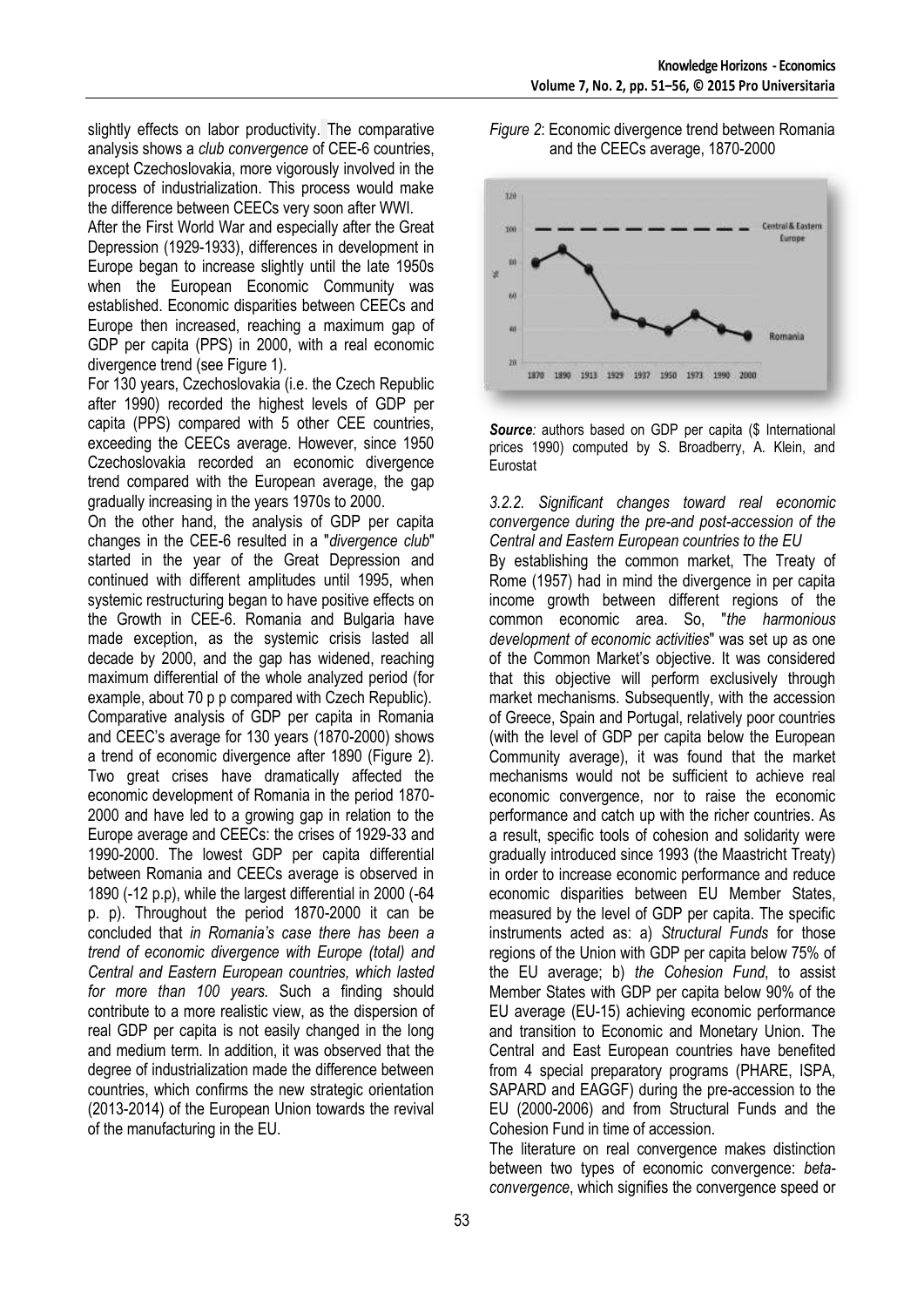the fact that poorer countries have faster economic growth than the richer ones, and as a result they are catching-up; the second type of economic convergence is *convergence-sigma* which means reduced dispersion of per capita GDP levels between different countries.

#### **4. Indicators of real economic convergence speed in 2002-2013**

### • *The aggregate real GDP Growth rates in CEE-6 compared to the EU -28 average*

The period 2002-2013 is covering pre and postaccession of the CEE- 6 countries, including the years of global economic crisis. The computation of this indicator has allowed us to observe the speed of convergence in each country, without annual fluctuations, which is important especially during the global economic and financial crisis, which could distort conclusions on reducing disparities.

Aggregation of real GDP growth rates in the period 2002 - 2013 for each CEE country, the whole EU-28 and the Euro Area shows that while the EU-28 aggregate growth increased by 13 p.p, Poland, Romania and Bulgaria registered over 40 pp aggregate real GDP growth (see Figure 3). In other words, poorer countries, especially Romania and Bulgaria (along with Poland) had a higher rate of growth than the EU-28 average and even towards the Euro Area average, which leads to reducing gaps between them. The differential GDP growth rates in CEE-6 compared to the EU-28 ranges from minimum 4 p.p (Hungary) and maximum 30 p.p (Poland, Romania).

# *Figure 3*: CEE-6 Comparative Real GDP aggregate growth rates, 2002-201



*Source:* authors based on Eurostat data, 2014

 *GDP per capita (PPS) growth as compared to the EU-28 average and the New Member States average* The comparative analysis of GDP per capita growth (PPS), Index 1995=100 shows that in the year 2000, only 3 of the 6 surveyed countries- Poland, Croatia and Hungary- have exceeded the EU-28 average and the New Member States average (NMS-13):; after 2005,

the growth rate of GDP per capita has increased, so that each of the six CEE countries exceeded the average annual growth rate of GDP per capita in the EU-28. Romania, Poland and Bulgaria have exceeded also the New Member States average. The largest growth rate index in 2013 was registered by Romania compared with EU-28 average.

Table 1: GDP per capita growth, PPS (euro) in CEE-6 and EU-28

|                 |      | Index 1995=100 |      |      |      |      |  |  |
|-----------------|------|----------------|------|------|------|------|--|--|
|                 | 1995 | 2000           | 2005 | 2008 | 2010 | 2013 |  |  |
| Romania         | 100  | 104            | 165  | 244  | 238  | 292  |  |  |
| <b>Bulgaria</b> | 100  | 117            | 178  | 235  | 341  | 267  |  |  |
| Czech R.        | 100  | 120            | 160  | 180  | 174  | 181  |  |  |
| Poland          | 100  | 147            | 185  | 239  | 248  | 277  |  |  |
| Hungary         | 100  | 137            | 189  | 213  | 212  | 220  |  |  |
| Croatia         | 100  | 142            | 191  | 236  | 213  | 224  |  |  |
| <b>NMS-11</b>   | 100  | 132            | 181  | 228  | 229  | 257  |  |  |
| EU-28 av.       | 100  | 126            | 153  | 170  | 166  | 175  |  |  |

• *Index of GDP per capita growth speed and decline of gaps*

Comparative analysis of GDP per capita (PPS) growth speed index  $(2004 = 100)$  in CEE-6, EU-28 and Euro Area (EA-18) shows once more that from 2004 to 2013 Romania has the highest rate of convergence with the EU-28, followed by Poland and Bulgaria.

# *Figure 4:* Index of GDP per capita (PPS) growth speed in CEE-6, EU-28, EA-18, in 2004-2013



**Source**: computed on the basis of Eurostat data, 2014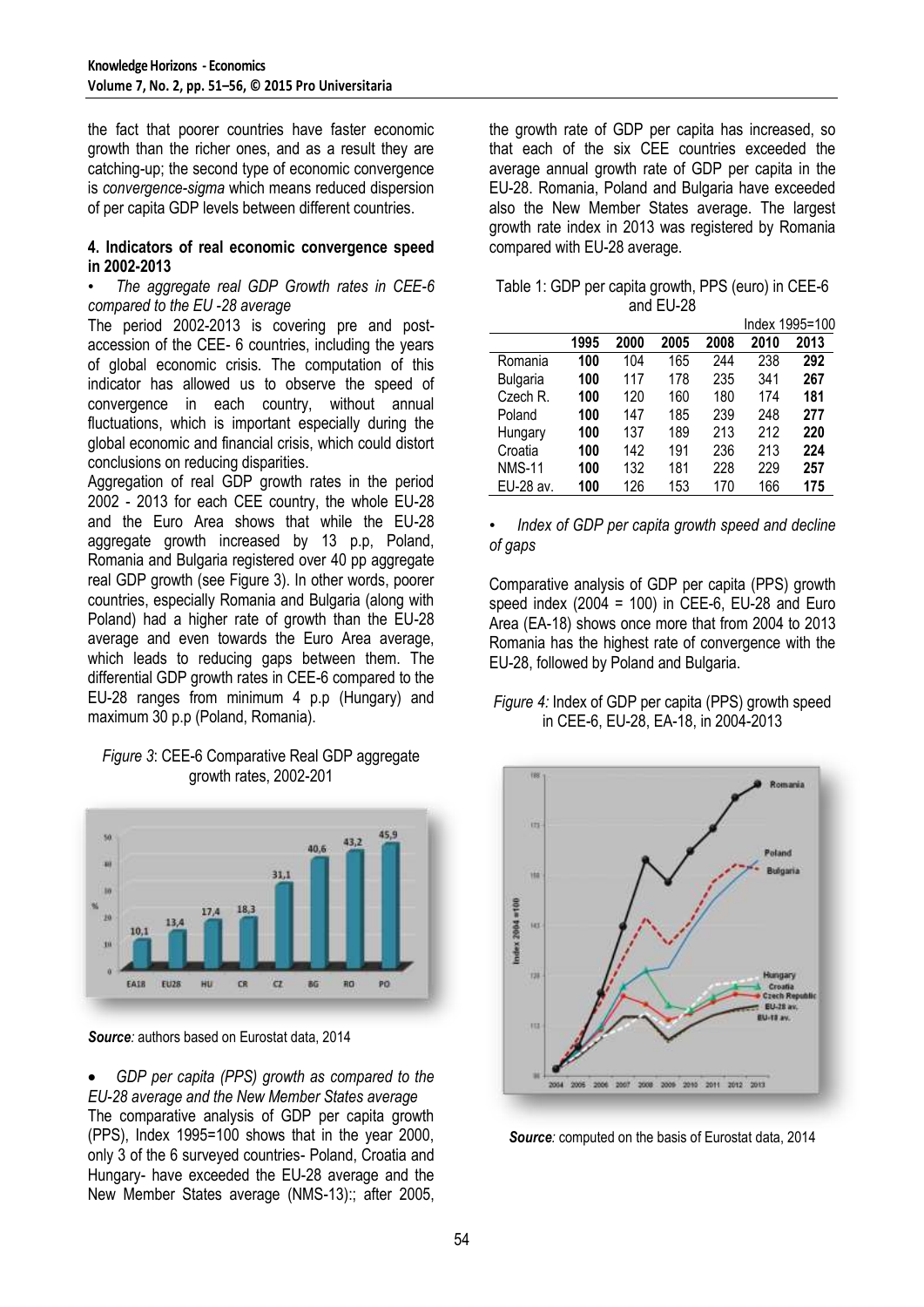# **5. Reducing GDP per capita dispersion between the CEE-6, EU-28, EA-18**

 *Bridging the gap between GDP per capita in Romania, the EU -28 average and the CEE-6 in 2004- 2013*

Comparative analysis of GDP per capita (Romania index = 1) reveals significant decrease of the gaps between Romania and the EU-28 average during 2004- 2013. Most of the decrease was registered before the global crisis (2004-2008), and after that time it was gradual. The bearish trend has the significance of a real economic convergence between Romania and the EU.

*Figure 5:* Real economic convergence between Romania, the EU-28 average, EA-18, the CEE-6. GDP per capita (PPS), Index (Romania =1), 2004-2013



*Source:* computed on the basis of Eurostat data, 2014 and CN Prognoză, aprilie 2014

A comparison between Romania and EA-18, as well as between Romania and other CEE-6 countries also reveals a real economic convergence. Although declining, the largest gap is observed between Romania and the Euro Area average throughout the years 2004-2013.

# • *Lower GDP per capita differential (PPS) between Romania, EU -28 and CEE-6*

The European Union has not established a threshold and there is no conditioning on the gap in GDP per capita (PPP) between countries wishing to adopt the euro and the European average, so each country will determine when the gap would not adversely affect national economies. The experience of Central and Eastern European countries members of EA-18 shows that the GDP per capita differential was at least 12.7% in Slovenia and 36.2% in Estonia compared with EU-28 average. [5]

| Table 2: Dynamic of the Differentials between GDP per |  |
|-------------------------------------------------------|--|
| capita in CEE-6 and the EU-28 (average), %            |  |

|      | ă.<br>EU-28 | Bulgaria | Czech R. | Croatia | Hungary | Poland | Romania |
|------|-------------|----------|----------|---------|---------|--------|---------|
| 2002 | 100         | 68       | 26       | 46      | 39      | 52     | 70      |
| 2003 | 100         | 66       | 23       | 43      | 37      | 51     | 68      |
| 2004 | 100         | 65       | 22       | 42      | 37      | 50     | 68      |
| 2005 | 100         | 63       | 21       | 41      | 37      | 48     | 64      |
| 2006 | 100         | 63       | 20       | 41      | 38      | 49     | 63      |
| 2007 | 100         | 60       | 18       | 38      | 39      | 46     | 57      |
| 2008 | 100         | 56       | 19       | 35      | 36      | 44     | 51      |
| 2009 | 100         | 56       | 17       | 37      | 35      | 40     | 50      |
| 2010 | 100         | 56       | 19       | 40      | 34      | 37     | 49      |
| 2011 | 100         | 53       | 19       | 39      | 33      | 35     | 49      |
| 2012 | 100         | 53       | 19       | 39      | 33      | 33     | 47      |
| 2013 | 100         | 53       | 20       | 39      | 33      | 32     | 46      |

*Source:* authors based on Eurostat data, 2014

Most of the EU-28 Member States have a level of GDP per capita (PPS) between 70-130% of the European average (Luxembourg and Austria being on the first two places). Among Central and East European countries, the best performers are Slovenia and the Czech Republic (10-20% below the EU average), followed by Slovakia, Lithuania and Estonia (20-30% below the EU average). Bulgaria and Romania are on the last places (with 53% and respectively 46% below the EU-28 average in 2013).

According to Dobrinsky and Havlik<sup>i</sup> (2014), "*In general, the decreasing disparities patterns considerably differ between countries and economic convergence process could not be considered guaranteed" [6]*

Our analysis shows that CEE-6 countries preparing to adopt the euro in the future can be grouped into 3 groups according to the GDP per capita (PPS) differential achieved in 2013 compared to the EU-28 average: a) countries with a differential less than 20%: out of the six countries, only the Czech Republic performs into this group; b) countries with 30-33% differential: Poland and Hungary; c) countries with 39- 53% differential: Croatia, Romania and Bulgaria.